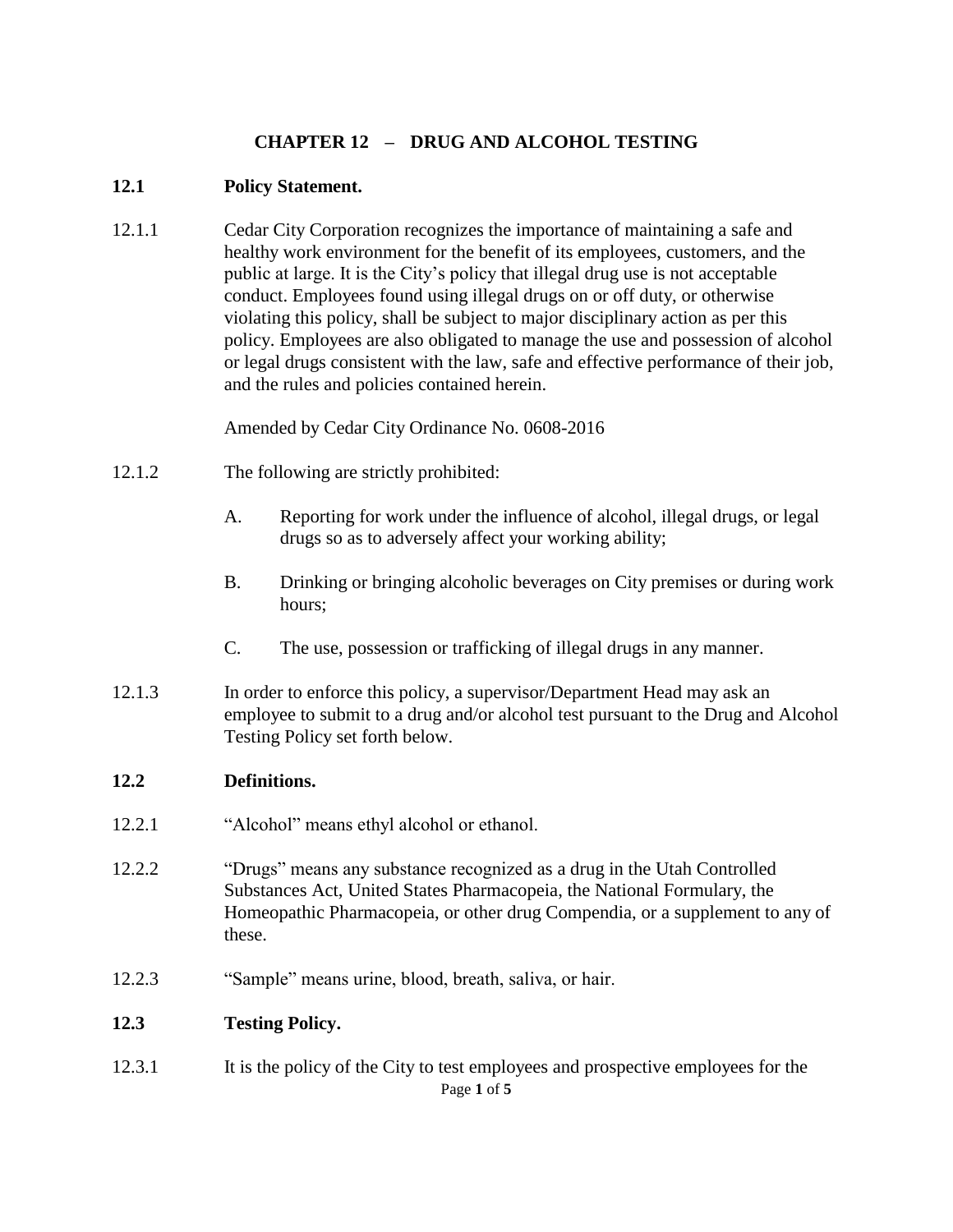presence of drugs or alcohol according to the provisions set forth below, as a condition of hire or continued employment. Any employee or prospective employee failing or refusing to take the test will not be eligible for employment,

or if employed, may be subject to termination. The City shall consider as negative all confirmed positive drug and alcohol test results with a medically sufficient explanation.

### **12.4 Pre-employment Testing.**

- 12.4.1 Cedar City shall conduct pre-employment drug and/or alcohol testing to detect those prospective employees who abuse drugs or alcohol. Testing will be done on all regular positions and those seasonal positions deemed appropriate by the Department Head and or Administrative Service Director. Pre-employment drug and/or alcohol testing shall employ the following procedure:
	- A. The job announcement and application for employment shall contain a statement that a drug and/or alcohol test will be required before an employment offer will be extended; and
	- B. A prospective employee should sign a pre-employment chemical screening test consent form.

### **12.5 Promotional Testing.**

12.5.1 Applicants for promotion into safety-sensitive positions requiring a CDL will be required to undergo a drug and/or alcohol test before appointment. An applicant for such promotion should sign a promotional chemical screening test consent form.

#### **12.6 Reasonable Suspicion Testing.**

- 12.6.1 A supervisor/department head may require an employee to undergo drug and/or alcohol testing if there is "reasonable suspicion" to believe that an employee is under the influence of illegal drugs or alcohol at any time during work hours. "Reasonable Suspicion" means a clear belief based on specific facts that an employee is under the influence of drugs or alcohol. Circumstances which constitute a basis for determining "reasonable suspicion" may include, but are not limited to:
	- A. A pattern of abnormal or erratic behavior;
	- B. Information provided by a reliable credible source;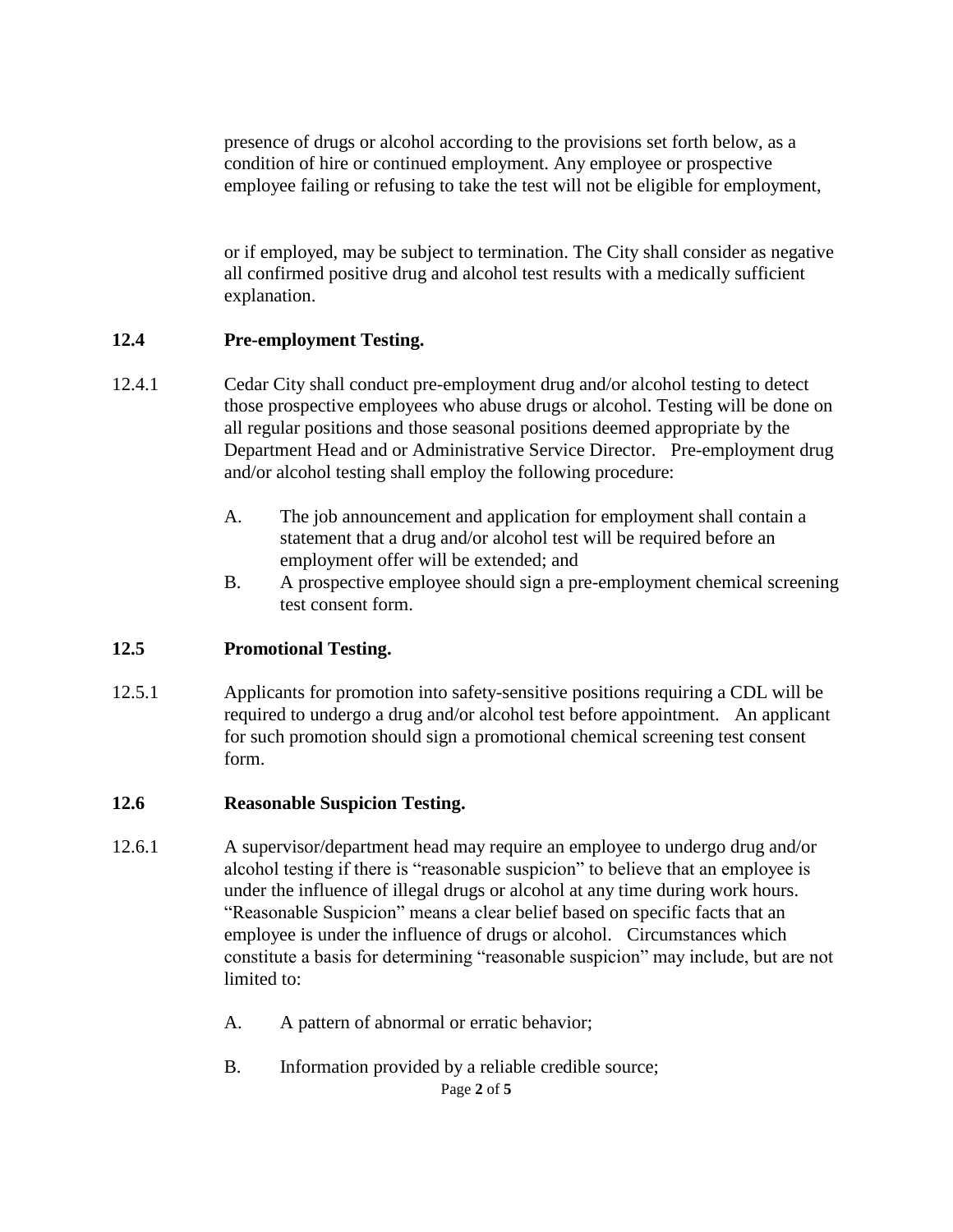- C. A work-related accident;
- D. Direct observation of drug or alcohol abuse; or
- E. Presence of physical symptoms of drug or alcohol use.
- 12.6.2 Supervisors are required to set forth in writing the specific facts, symptoms or observation which form the basis for the determination that reasonable suspicion exists in order to warrant the testing of an employee.

### **12.7 Random Testing.**

12.7.1 Cedar City will perform unannounced, mandatory testing of all regular positions. Such testing shall be performed in accordance with U.S. Department of Transportation (DOT) and Federal Highway Administration (FHWA) Rules and Regulations. Any positive test results of an individual shall be dealt with in accordance with said rules and regulations.

## **12.8 Post-Accident Testing.**

12.8.1 Post-accident testing shall be performed on drivers whose performance could have contributed to the accident i.e. cited for a moving traffic violation), and for any fatal accident. Such testing shall be performed in accordance with DOT and FHWA Rule and Regulations. Any positive test results of an individual performing a safety-sensitive function.

### **12.9 Return to Duty Test.**

12.9.1 When an individual has violated standards herein, and returns to performing safety-sensitive duties, six unannounced tests shall be performed in the first twelve months after a driver returns to duty. Such testing may be extended for up to 60 months. Such testing shall be performed with DOT and FHWA Rules and Regulations. Any positive test results of an individual performing a safety-sensitive function shall be dealt with in accordance with said rules and regulations.

### **12.10 Drug and Alcohol Testing Provisions.**

12.10.1 Prior to administering a drug or alcohol test, employees will be asked to sign a consent form authorizing the test and permitting the release of the test results to the appropriate City Officials. An employee who refuses to sign a consent form when reasonable suspicion of drug or alcohol use has been identified is subject to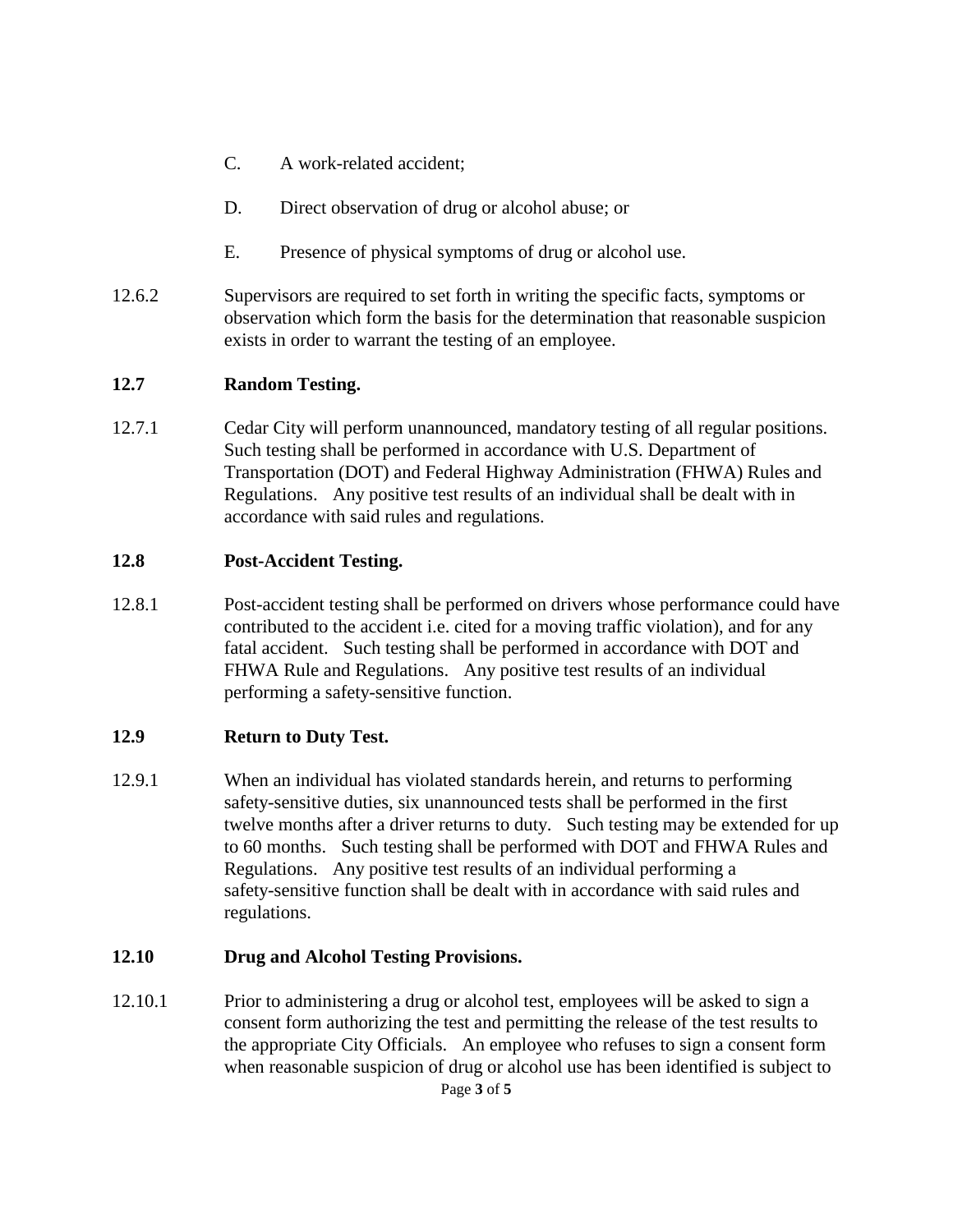disciplinary action up to and including termination of employment.

Amended by Resolution No. 11-0309-1.

12.10.2 Any drug or alcohol testing shall occur during or immediately after the regular work hours and shall be deemed work time for purposes of compensation. The

> City shall pay the cost of any initial test for drugs or alcohol required, including the cost of transportation.

- 12.10.3 Any sample collection and testing of individuals in safety-sensitive positions shall be conducted in accordance with DOT and FHWA Rules and Regulations. All sample collection and testing for drug and/or alcohol shall be performed at the appropriate location and in accordance with the following conditions:
	- A. The collection of samples shall be performed in a reasonable sanitary condition;
	- B. Samples shall be collected and tested with due regard to the individual being tested, in a manner reasonably calculated to prevent substitutions or interference with the collection or testing of reliable samples;
	- C. Sample collection shall be documented, and the documentation procedure shall include:
		- i. Labeling of samples as to reasonably preclude the probability of erroneous identification of test results; and
		- ii. An opportunity for the employee to provide notification of any information which the employee considers relevant to the test, including identification of currently or recently used prescription or non-prescription drugs, or other relevant medical information;
	- D. Sample collection, storage and transportation to the place of testing shall be performed so as to reasonably preclude the probability of sample contamination or adulteration; and
	- E. Sample testing shall conform to scientifically accepted analytical methods and procedures (such testing shall include gas chromatography, gas chromatography-mass spectroscopy, or other comparably reliable analytical method).
- Page **4** of **5** 12.10.4 Upon receipt of a positive drug or alcohol test result which indicates a violation of